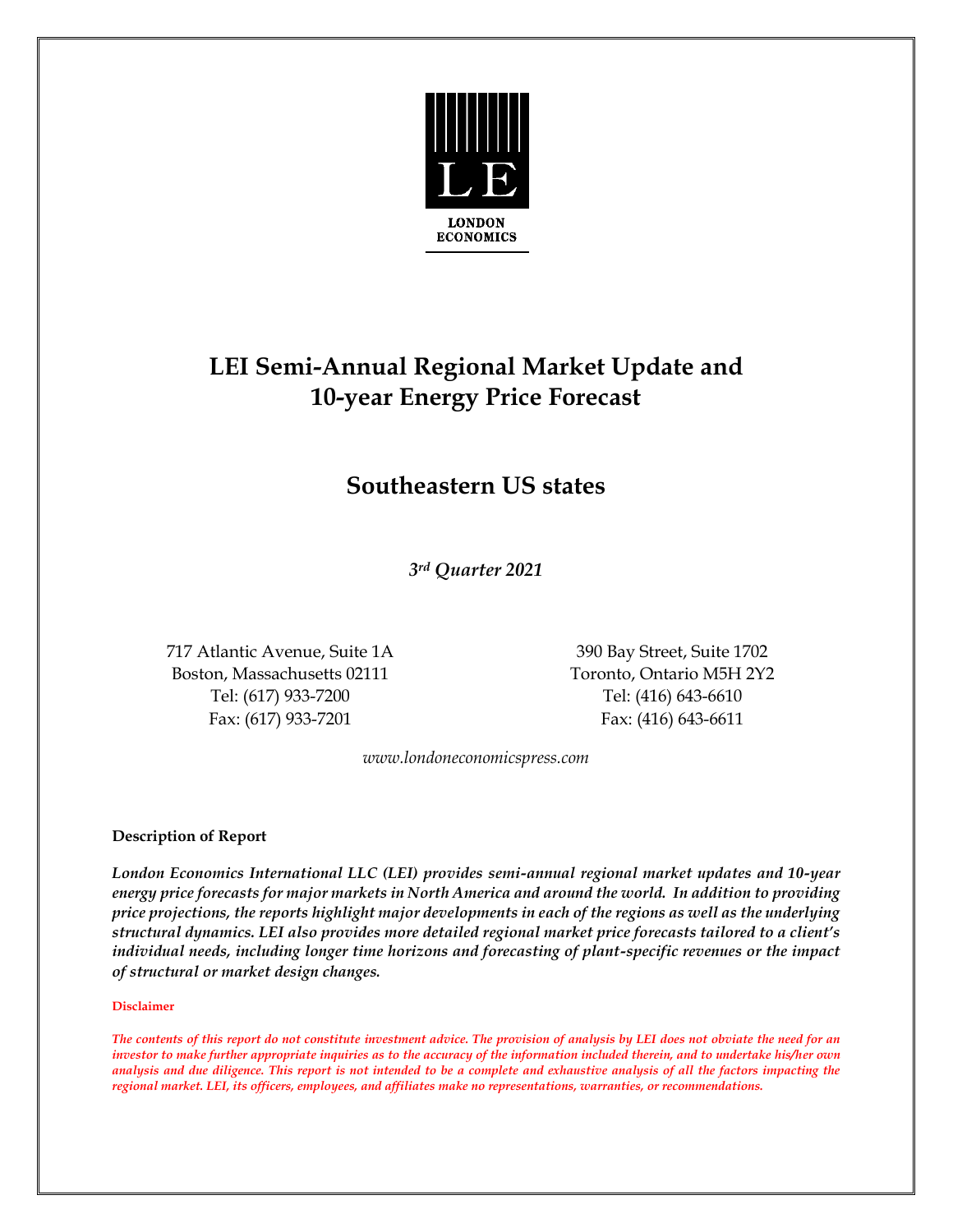### Table of contents

| $\mathbf{1}$   |                                                                        |
|----------------|------------------------------------------------------------------------|
| 1.1            |                                                                        |
| 1.2            |                                                                        |
| 1.2.1          |                                                                        |
| 1.2.2          |                                                                        |
| 1.2.3          |                                                                        |
| 1.2.4          |                                                                        |
| 1.2.5          |                                                                        |
| $\overline{2}$ |                                                                        |
| 2.1            |                                                                        |
| 2.2            |                                                                        |
| 2.3            |                                                                        |
| 2.3.1          |                                                                        |
| 2.3.2          |                                                                        |
| 2.4            |                                                                        |
| 2.5            |                                                                        |
| 2.6            |                                                                        |
| 2.7            |                                                                        |
| 3              |                                                                        |
| 3.1            |                                                                        |
| 3.2            |                                                                        |
| 4              |                                                                        |
| 5              | APPENDIX B: INTRODUCTION TO LEI AND ITS WORK IN THE SOUTHEASTERN US 29 |